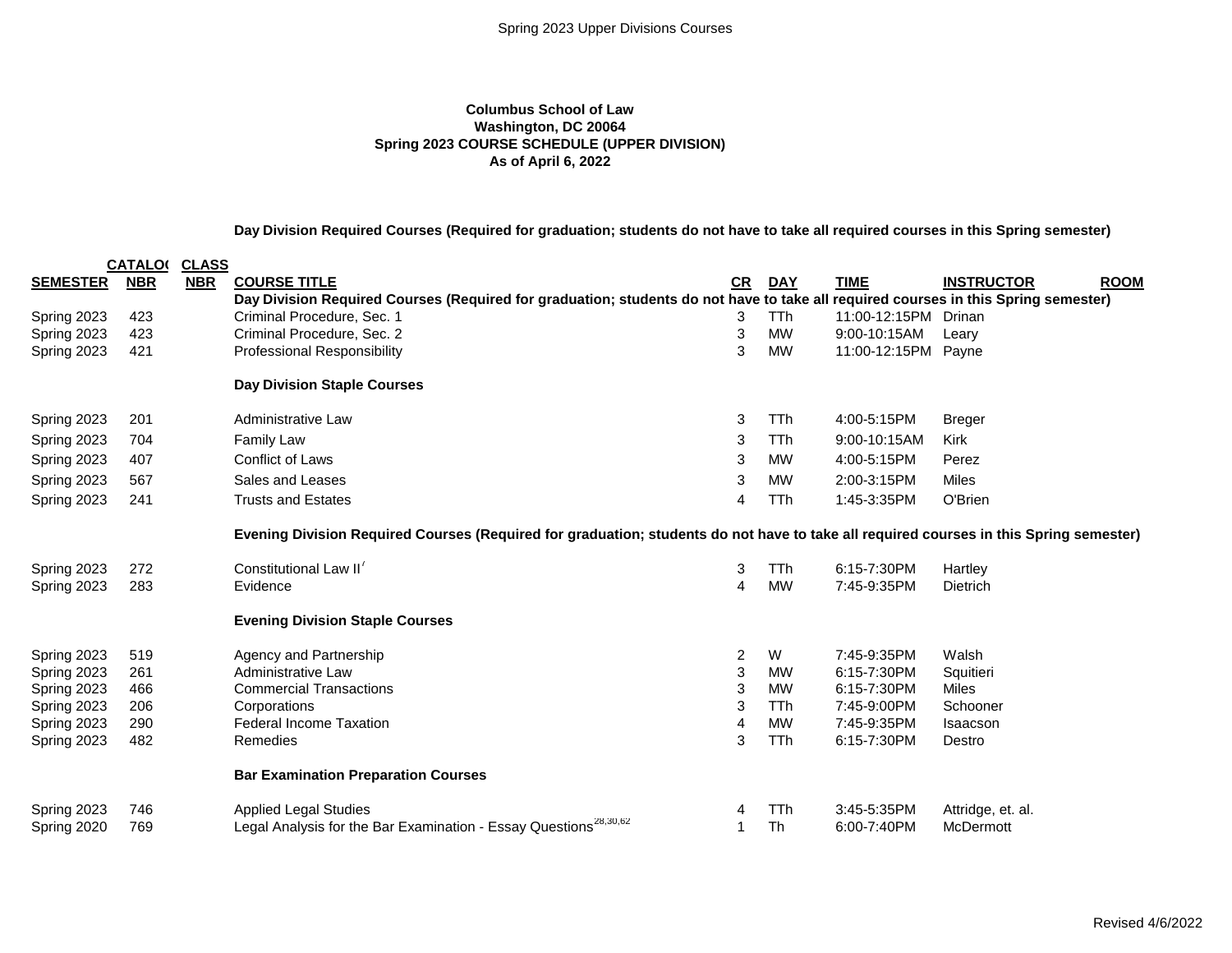# **Elective Courses**

| Spring 2023 | 669  | Advanced Criminal Procedure: Anatomy of a Homicide <sup>1,2,18,46,52</sup>       | 3                       | <b>TTh</b> | 7:45-9:00PM   | Gorman           |
|-------------|------|----------------------------------------------------------------------------------|-------------------------|------------|---------------|------------------|
| Spring 2023 | 438  | <b>Advanced Tort Law</b>                                                         | 3                       | <b>MW</b>  | 2:00-3:15PM   | Scordato         |
| Spring 2023 | 604B | American Constitutional Theory                                                   | 2                       | T.         | 1:45-3:35PM   | Alicea           |
| Spring 2023 | 581  | Antitrust                                                                        | 3                       | <b>TTh</b> | 6:15-7:30PM   | Levitas          |
| Spring 2023 | 401  | Appellate Advocacy <sup>1,46</sup>                                               | $\overline{c}$          | M          | 7:45-9:35PM   | Fair             |
| Spring 2023 | 927A | Becoming a Lawyer <sup>30,42</sup>                                               | 1                       |            | Online        | McDermott        |
| Spring 2023 | 948  | CCLS: Families & the Law Clinic <sup>2,15,17,18,32,33,40,44,48</sup>             | $1-6$                   | $\top$     | 1:00-3:35 PM  | Klein            |
| Spring 2023 | 901E | CCLS: Immigrant and Refugee Advocacy Clinic <sup>2,15,17,18,32,33,40,44,48</sup> | $1-6$                   | $\top$     | 1:00-3:35 PM  | <b>TBA</b>       |
| Spring 2023 | 891B | CCLS: Low Income Tax Clinic <sup>2,15,17,18,32,33,44,48</sup>                    | $1-6$                   | T          | 1:00-3:35 PM  | Kurth/Leigh      |
| Spring 2023 | 649  | Civil Rights Law                                                                 | $\overline{2}$          | T          | 7:45-9:35PM   | Lyles            |
| Spring 2023 | 637  | Comparative Law <sup>13</sup>                                                    | 3                       | <b>MW</b>  | 11:00-12:15PM | Uddin            |
| Spring 2023 | 405C | Conducting Internal Investigations <sup>29</sup>                                 | 1                       | M          | 5:45-7:40PM   | Giunta/Rodin     |
| Spring 2023 | 716  | Corporate Finance Seminar                                                        | $\overline{c}$          | Τ          | 5:45-7:35PM   | <b>TBA</b>       |
| Spring 2023 | 606A | Criminal Justice Reform: Policy and Politics in the 21st Century <sup>13</sup>   | $\overline{c}$          | T          | 1:45-3:35PM   | Drinan           |
| Spring 2023 | 664  | Criminal Procedure II: Post-Investigative Process                                | 3                       | <b>TTh</b> | 6:15-7:30PM   | <b>Brevard</b>   |
| Spring 2023 | 974  | Criminal Prosecution Clinic (Montgomery County) <sup>2,15,17, 27,30,31,44</sup>  | 4                       | Μ          | 5:00-7:00PM   | Fenton           |
| Spring 2023 | 501B | Digital Assets/Cryptocurrency <sup>6</sup>                                       | $\overline{\mathbf{c}}$ | W          | 5:45-7:35PM   | McCarty          |
| Spring 2023 | 942  | Directed Research <sup>14,38</sup>                                               | $\overline{\mathbf{c}}$ |            |               | <b>FACULTY</b>   |
| Spring 2023 | 846  | Entertainment Law <sup>13</sup>                                                  | 3                       | TTh        | 7:45-9:00PM   | Leclere          |
| Spring 2023 | 789  | <b>Environmental Law</b>                                                         | $\overline{\mathbf{c}}$ | W          | 5:45-7:35PM   | Breen            |
| Spring 2023 | 717  | ERISA: Pensions (Tax Policy)                                                     | $\overline{2}$          | Μ          | 5:45-7:35PM   | Isaacson         |
| Spring 2023 | 633A | <b>Federal Courts</b>                                                            | 3                       | WTh        | 2:00-3:15PM   | Walsh            |
| Spring 2023 | 632  | Gender, Law and Policy <sup>13</sup>                                             | $\overline{c}$          | M          | 2:00-3:50PM   | Uddin            |
| Spring 2023 | 412C | Human Dignity and Religious Freedom in Health Care                               | $\overline{c}$          | Th         | 5:45-7:35PM   | <b>Brown</b>     |
| Spring 2023 | 650  | Immigration Law: Deportation and Asylum <sup>44,58</sup>                         | $\overline{c}$          | T.         | 7:45-9:35PM   | Vargas-Padilla   |
| Spring 2023 | 426A | Information Privacy                                                              | 3                       | <b>TTh</b> | 6:15-7:30PM   | Savage           |
| Spring 2023 | 752  | Intellectual Property Transactions <sup>6,18,46</sup>                            | $\overline{c}$          | Th         | 7:45-9:35PM   | Watkins          |
| Spring 2023 | 761D | Intl. Lgl Issues in Protection of Cultural Heritage & Sacred Space <sup>29</sup> | $\mathbf{1}$            | Th         | 11:00-12:50PM | <b>Breger</b>    |
| Spring 2023 | 788A | Interviewing, Counseling and Negotiating Skills <sup>44</sup>                    | 3                       | <b>TTh</b> | 7:45-9:00PM   | <b>TBA</b>       |
| Spring 2023 | 434  | Introduction to Intellectual Property                                            | 3                       | <b>MW</b>  | 7:45-9:00PM   | <b>TBA</b>       |
| Spring 2023 | 585  | Labor and Employment Law                                                         | 3                       | <b>MW</b>  | 7:45-9:00PM   | Higgins/Woodward |
| Spring 2023 | 436  | Law in the Catholic Intellectual Tradition <sup>13</sup>                         | $\overline{2}$          | Th         | 9:00-10:50AM  | Walsh            |
| Spring 2023 | 920  | 5,16,34<br>Law Journal Editing (Law and Technology)                              | 1                       |            |               | Harmon           |
| Spring 2023 | 919  | Law Journal Editing (Law and Technology) 5,16,34                                 | $\overline{\mathbf{c}}$ |            |               | Harmon           |
| Spring 2023 | 957  | Law Journal Editing (Law Review) 5,16,34                                         | 1                       |            |               | Harmon           |
| Spring 2023 | 955  | Law Journal Editing (Law Review) 5,16,34                                         | 2                       |            |               | Harmon           |
| Spring 2023 | 992  | 5,16,35<br>Law Journal Writing (Law and Technology)                              | 1                       |            |               | Harmon           |
| Spring 2023 | 917  | Law Journal Writing (Law and Technology) <sup>5,16,35</sup>                      | $\overline{\mathbf{c}}$ |            |               | Harmon           |
| Spring 2023 | 992  | Law Journal Writing (Law Review) 5,16,35                                         | 1                       |            |               | Harmon           |
| Spring 2023 | 953  | Law Journal Writing (Law Review) 5,16,35                                         | $\overline{2}$          |            |               | Harmon           |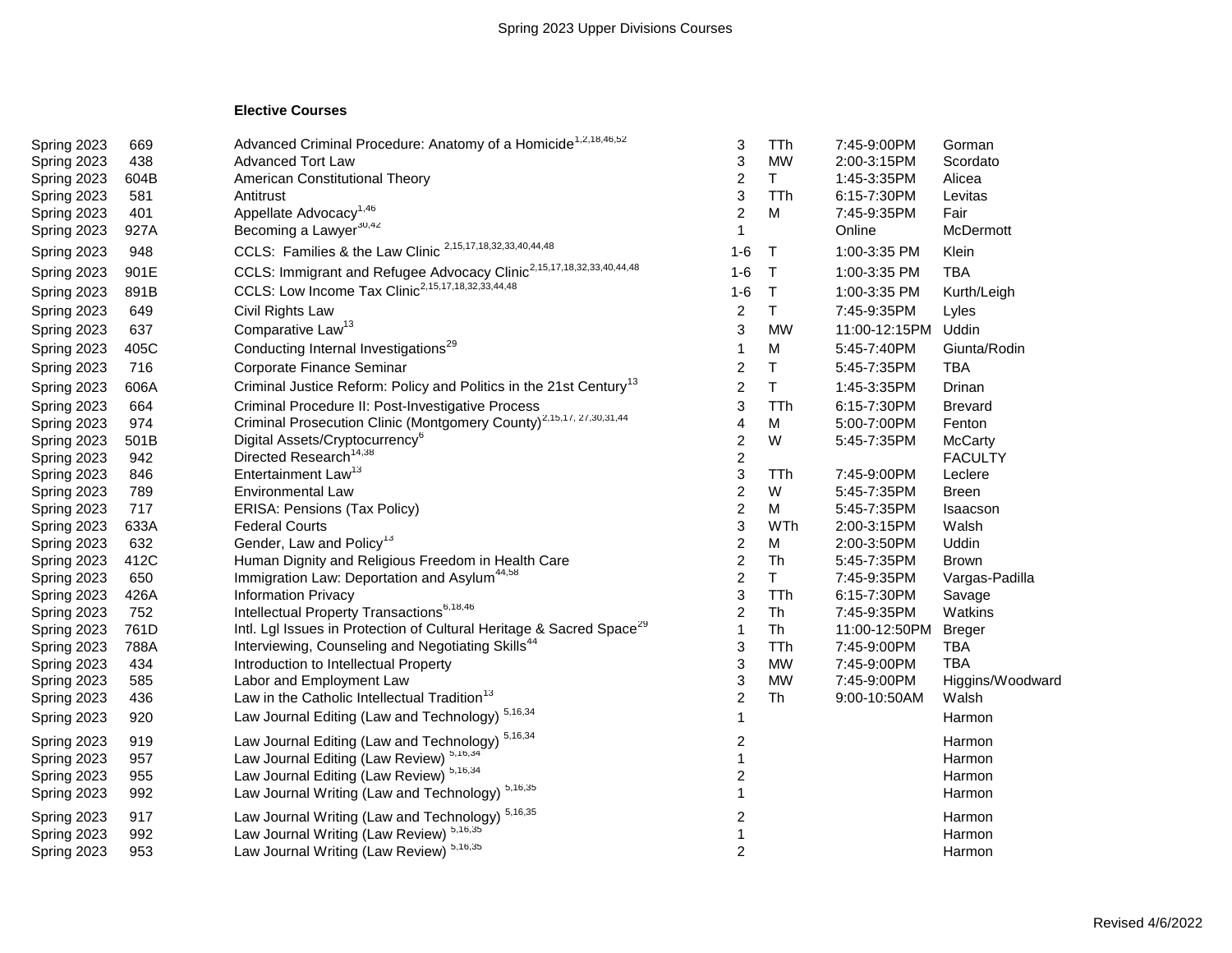| Spring 2023    | 535                                                                                     | Legal Drafting Seminar - General Drafting <sup>1,36,46</sup>                                                          | 3              | TTh        | 6:15-7:30PM   |                 |               |  |  |
|----------------|-----------------------------------------------------------------------------------------|-----------------------------------------------------------------------------------------------------------------------|----------------|------------|---------------|-----------------|---------------|--|--|
| Spring 2023    | 535D                                                                                    | Legal Drafting Seminar - Litigation Drafting <sup>1,36,46</sup>                                                       | 3              | <b>TTh</b> | 11:00-12:15PM |                 |               |  |  |
| Spring 2023    | 927D                                                                                    | Legal Externship, Sec. 1 30,43                                                                                        | 2/3            |            |               | McDermott       |               |  |  |
| Spring 2023    | 927D                                                                                    | Legal Externship, Sec. 2 <sup>30,56</sup>                                                                             | 2/3            |            |               | McDermott       |               |  |  |
| Spring 2023    | 729                                                                                     | Mediation and Arbitration Skills <sup>44</sup>                                                                        | $\overline{2}$ | W          | 11:00-12:50PM | Pope            |               |  |  |
| Spring 2023    | 487                                                                                     | <b>Military Justice</b>                                                                                               | 2              | M          | 5:45-7:35PM   | TBA             |               |  |  |
| Spring 2023    | 989                                                                                     | Moot Court: National Appellate Advocacy Comp <sup>16,30</sup>                                                         | 2              |            |               | <b>FACULTY</b>  |               |  |  |
| Spring 2023    | 737                                                                                     | Not-for-Profit Organizations                                                                                          | 2              | W          | 3:45-5:35PM   | Colinvaux       |               |  |  |
| Spring 2023    | 990                                                                                     | National Trial Team <sup>16,30</sup>                                                                                  | 2              |            | Varied        | Cloud/Sharifi   |               |  |  |
| Spring 2023    | 619C                                                                                    | Professional Speaking in Legal Settings <sup>29,30</sup>                                                              |                | M          | 5:45-7:40PM   | Flaim           |               |  |  |
| Spring 2023    | 611                                                                                     | Public International Law                                                                                              | 3              | TTh        | 11:00-12:15PM | Destro          |               |  |  |
| Spring 2023    | 405D                                                                                    | Risk Management, Audit and Financial Controls <sup>28,64</sup>                                                        |                | M          | 5:45-7:40PM   | Donovan         |               |  |  |
| Spring 2023    | 937                                                                                     | S.E.C. Student Honors Prog. 15,17,23,30                                                                               | 3              |            |               | McDermott       |               |  |  |
| Spring 2023    | 531C                                                                                    | Securities Regulation: Compliance <sup>2,18,44</sup>                                                                  | 3              | M          | 6:15-9:00PM   | Murphy, J.      |               |  |  |
| Spring 2023    | 540                                                                                     | <b>Securities Regulation: Enforcement</b>                                                                             | $\overline{c}$ | Th         | 5:45-7:35PM   | <b>Brenner</b>  |               |  |  |
| Spring 2023    | 817                                                                                     | Starting and Managing a Solo Law Practice <sup>30,37</sup>                                                            |                | Sa         | 10:00-12:40PM | Nichols/Lawless | <b>REMOTE</b> |  |  |
| Spring 2023    | 590                                                                                     | Sports and the Law                                                                                                    | 2              | Th         | 5:45-7:35PM   | <b>TBA</b>      |               |  |  |
| Spring 2023    | 777                                                                                     | Tax on Wealth Transfers/Estate Planning                                                                               | 2              | W          | 5:45-7:35PM   | Wright          |               |  |  |
| Spring 2023    | 809A                                                                                    | Technology and Communications Law Practicum <sup>2,5,18,46,53</sup>                                                   |                | M          | 6:15-7:30PM   | Halley/Thumann  |               |  |  |
| Spring 2023    | 570                                                                                     | <b>Trademarks and Unfair Competition</b>                                                                              | 3              | <b>MW</b>  | 6:15-7:30PM   | Winston         |               |  |  |
| Spring 2023    | 596                                                                                     | Trial Practice, Sec. N-1 <sup>1,2,6,30,44</sup>                                                                       | 3              | TTh        | 6:15-7:30 PM  | Cloud/Sharifi   |               |  |  |
| Spring 2023    | 445                                                                                     | Trial Skills: A Criminal Case <sup>2,6,30,44</sup>                                                                    | 3              | W          | 6:15-9:00PM   | Barger          |               |  |  |
| $\mathbf{1}$   | Limited enrollment course.                                                              |                                                                                                                       |                |            |               |                 |               |  |  |
| $\overline{c}$ | This course fulfills the Transition to Practice graduation requirement.                 |                                                                                                                       |                |            |               |                 |               |  |  |
| 3              | This course is limited to 3rd year or 4th year students.                                |                                                                                                                       |                |            |               |                 |               |  |  |
| 4              | Reserved.                                                                               |                                                                                                                       |                |            |               |                 |               |  |  |
| 5              | Year-long course; must be taken for two semesters in order to receive credit.           |                                                                                                                       |                |            |               |                 |               |  |  |
| 6              | Prerequisites are listed in the Course Descriptions section of the Announcements guide. |                                                                                                                       |                |            |               |                 |               |  |  |
| $\overline{7}$ | Required of all second year evening students.                                           |                                                                                                                       |                |            |               |                 |               |  |  |
| 8              | Reserved.                                                                               |                                                                                                                       |                |            |               |                 |               |  |  |
|                |                                                                                         | Students may choose this course for 2 or 3 credits. Students choosing 3 credits will write a qualifying course paper. |                |            |               |                 |               |  |  |
| 9              |                                                                                         |                                                                                                                       |                |            |               |                 |               |  |  |
| 10             | Reserved.                                                                               |                                                                                                                       |                |            |               |                 |               |  |  |
| 11             | Reserved.                                                                               |                                                                                                                       |                |            |               |                 |               |  |  |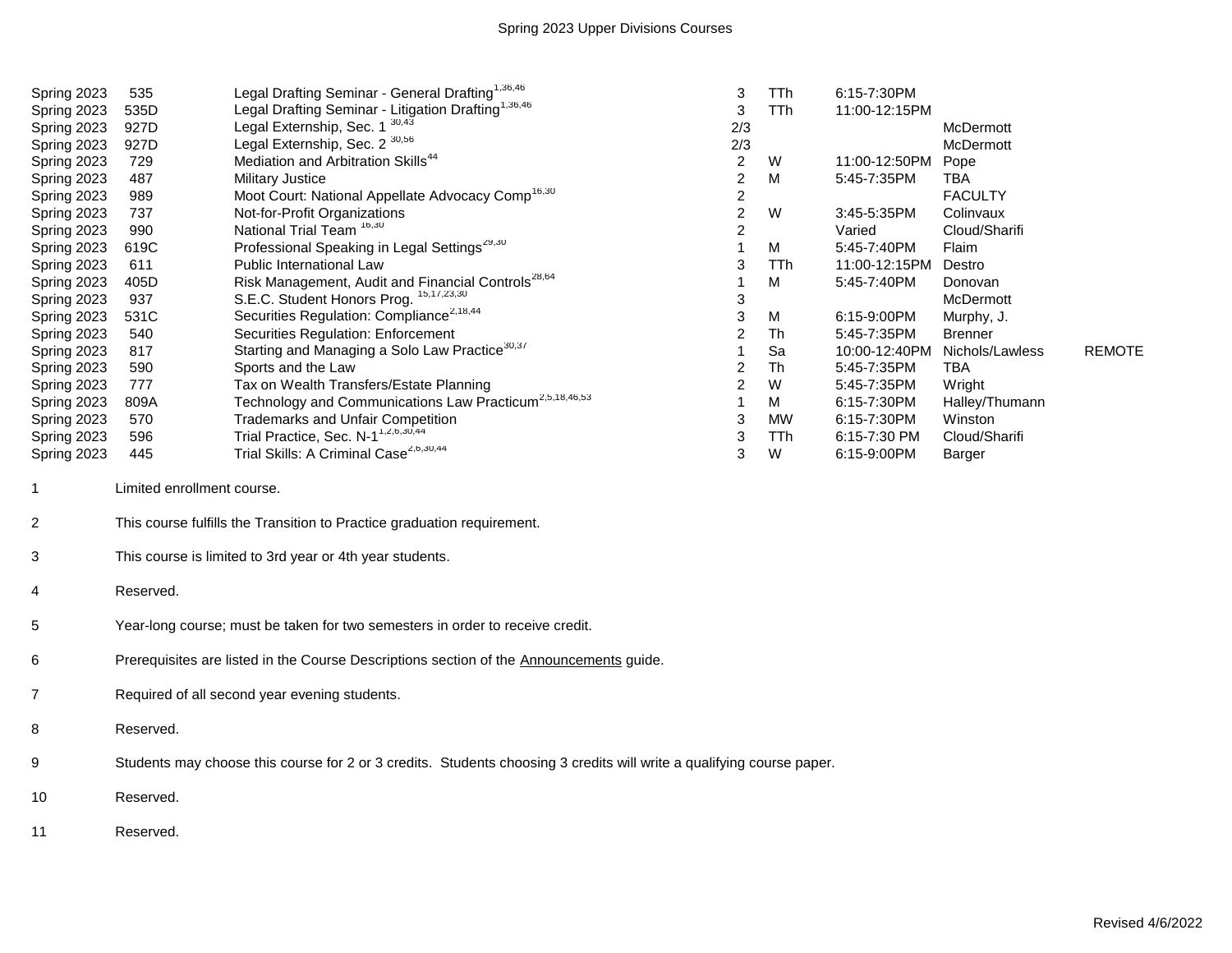- 12 Exam/paper option, at option of student. Qualifying course paper.
- 13 Qualifying course paper.
- 14 Approved topic registration for Directed Research must be submitted to the Academic Dean's office, Room 343, no later than the last day of the add/drop period.
- 15 Students seeking to participate in more than one clinical program per semester must have the permission of the Director of Experiential Education. Some of these clinical offerings are only possible for students who can participate during the day.
- 16 Open only to selected students.
- 17 Open only to selected students. A pre-application is required. For more information, please contact the following individuals: for the CCLS clinics - Prof. Paul Kurth, CCLS Managing Attorney; for the Criminal Prosecution Clinic and D.C. Law Students in Courts - Director of Experiential Learning - Asst. Dean Bryan McDermott; for the S.E.C. Student Honors Program - Asst. Dean Bryan McDermott.
- 18 Some writing in this course may be used to satisfy one or more of the three products required for the Applied Legal Writing Portfolio option of the upper-level writing requirement.
- 19 Students who have previously taken the National Security Law and Policy course cannot also take the Foreign Relations and National Security Law class, and vice-versa.
- 20 Enrollment in this course is limited to students who have satisfactorily completed a minimum of six credits of CCLS: Immigrant and Refugee Advocacy Clinic. Registration in this course requires prior approval of Professor Brustin.
- 21 Enrollment in this course is limited to students who have satisfactorily completed a minimum of six credits of CCLS: Families & the Law Clinic. Registration in this course requires prior approval of Professor Klein.
- 22 This course is restricted to Master of Legal Studies students in their final semester.
- 23 Please see the Experiential Learning Director for details regarding application deadlines. Meets at S.E.C. S.E.C. classroom lectures are mandatory for any first time Honors Program participant. The S.E.C. will notify students of the schedule of these lectures. Students are also required to meet with the Experiential Learning Director twice during the course of the semester.
- 24 Reserved.
- 25 Preference will be given to evening division students.
- 26 Participants who have completed Evidence, Civil Procedure, Criminal Law, and Criminal Procedure: The Investigative Process and a minimum of 41 credit hours may be certified under the Student Practice Rule of the District of Columbia to represent clients in court. Upper-class students who do not meet the certification requirements can still take this course.
- 27 Enrolled students are expected to spend a minimum of 20 hours weekly on clinic work, including instructional time.
- 28 This course will meet for only the second half of the semester.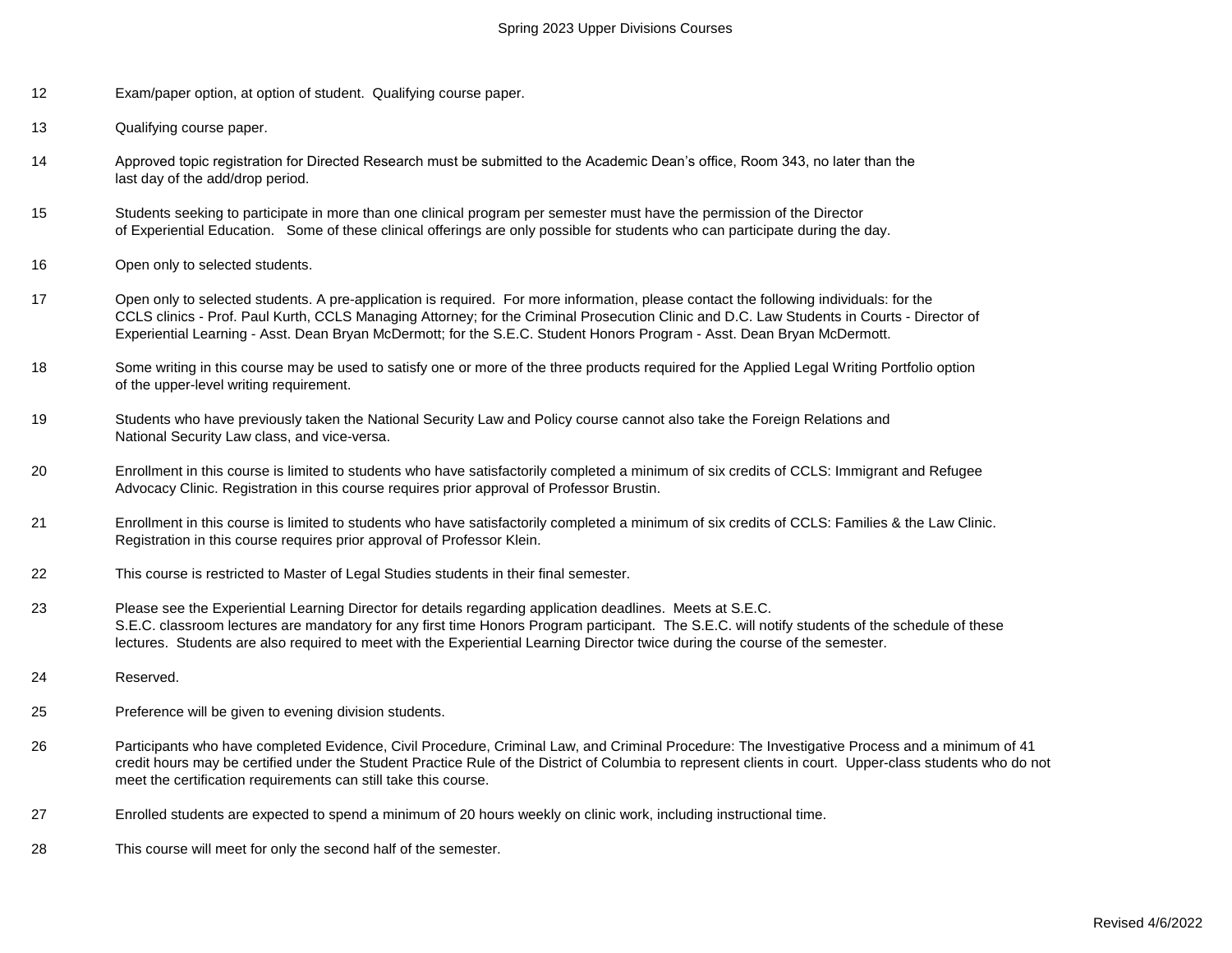- 29 This course will meet for only the first half of the semester.
- 30 This course is graded on a pass/fail basis.
- 31 Participants must be eligible for certification under the Maryland Student Practice rule. Please see Experiential Learning Director for details.
- 32 With faculty permission, students may opt to take this course pass/fail. The selection of this option must be made by the end of the add/drop period. Please e-mail the registrar to select this option; failure to exercise an option by the deadline will result in default to a letter grade.
- 33 Evening students may enroll on a space available basis. Please see the appropriate instructor(s) for approval.
- 34 This course may satisfy one of the two upper-level writing requirements; however, a student may not count both this course and the Law Journal Writing course toward the fulfillment of the two upper-level writing requirements.
- 35 This course may satisfy one of the two upper-level writing requirements; however, a student may not count both this course and the Law Journal Editing course toward the fulfillment of the two upper-level writing requirements.
- 36 Successful completion of this course may satisfy one of the two upper-level writing requirements.
- 37 This course will meet the following five Saturdays over the course of the Spring semester: January 15 & 29, February 12 & 26, March 19.
- 38 Directed Research may satisfy one of the two upper-level writing requirements. It is a two-credit course that may be completed in one or two semesters, at the option of the instructor.
- 39 Prerequisites: Constitutional Law I and Constitutional Law II.
- 40 Students who enroll in either the Families and the Law Clinic or Immigrant & Refugee Advocacy Clinic should keep their Thursdays clear for the scheduling of court hearings and other clinic-related activities.
- 41 This course is required for students who are in the Law and Public Policy Program. Day students must take this class during their third year. Evening students may take the class during their third or fourth year.
- 42 This course is offerred as a one-credit, pass/fail seminar. All students who enroll in this course must also enroll in Legal Externship to obtain two or three credits for fieldwork. Students who are enrolling in their first externship for credit must enroll in one of the Becoming a Lawyer seminars during the same semester as the fieldwork.
- 43 This section is for students enrolling in their first externship. Students should register for 2 or 3 credits of Legal Externship and must also enroll in one of the Becoming a Lawyer seminars. Prior to registering for Legal Externship credits, students must complete the online Legal Externship Placement Approval Form, located on the following website: https://law-cua-csm.symplicity.com/. Once your externship is approved, you will be given permission within Cardinal Students to register for the 2 or 3 credit Legal Externship.
- 44 This course fulfills a portion of the Experiential Learning requirement.
- 45 This course is required for students who are in the Law and Public Policy Program. Day students must take this class during their second year.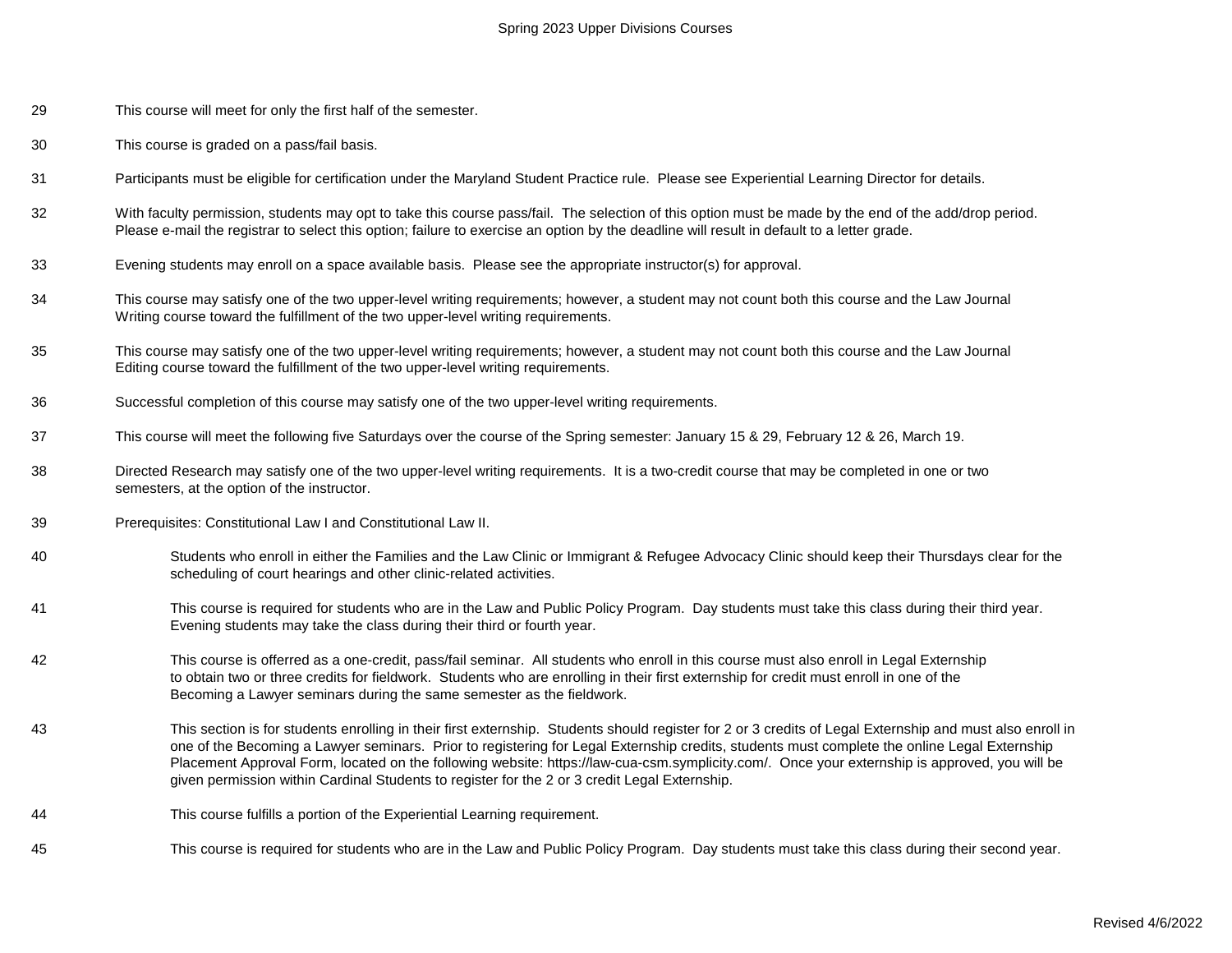Evening students may take this class in their third year. Students taking Becoming a Public Policy Lawyer must also register for a Legal Externship for two or three credits or for one of the live-client clinical courses (Families and the Law Clinic, Immigrant and Refugee Advocacy Clinic, Low Income Taxpayer Clinic, Criminal Defense Clinic, D.C. Modern Prosecution Program or Criminal Prosecution Clinic).

- 46 This course can fulfill one of the two upper-division writing requirements and a portion of the Experiential Learning requirement.
- 47 Reserved.
- 48 Clinic classes will mainly meet on Tuesday and Thursday for the first half of the semester.
- 49 Reserved.
- 50 Please see course description for further details regarding this optional additional credit.
- 51 For non-Securities program students, this is an exam course. For those students, this course does not satisfy the upper-level writing requirement. Only students in the Securities Institute or concentration may be given a portfolio writing option. Those selecting the writing option would also take the exam, but it would count proportionally less toward the final grade.
- 52 Prerequisite: Criminal Procedure: The Investigative Process. Recommended for students to have completed, or take concurrently, the Criminal Procedure: Post Investigative Process course.
- 53 Students in this course will receive one grade after the completion of the Spring 2023 semester. In addition, this course, unlike past years, cannot be used as a substitute for Becoming a Lawyer (for externship takers).
- 54 Students must be eligible under the Virginia Student Practice rule. Please see Professor Kurth for details.
- 55 For students required to take a bar preparation course, the Multistate Performance Test Preparation course does not meet this requirement. You must take the Applied Legal Studies class.
- 56 This section is for students in their second or greater for-credit externship. Students in this section do not register for Becoming a Lawyer, however, they are required to meet with the Experiential Learning Director twice during the semester. Prior to registering for Legal Externship credits, students must complete the Legal Externship Placement Approval Form, located on the following website: https//law-cua-csm.symplicity.com/. Once your extnership is approved, you will be given permission within Cardinal Students to register for the 2 or 3 credit Legal Externship.
- 57 Reserved.
- 58 This course will fulfill the transition-to-practice requirement if taken in conjunction with Immigration Law: Employment, Family & Naturalization.
- 59 This course is contingent on enrollment of 8 or more students.
- 60 Reserved.
- 61 Students who have previously taken this course in Rome are prohibited from taking this class again in Washington.
- 62 Reserved.